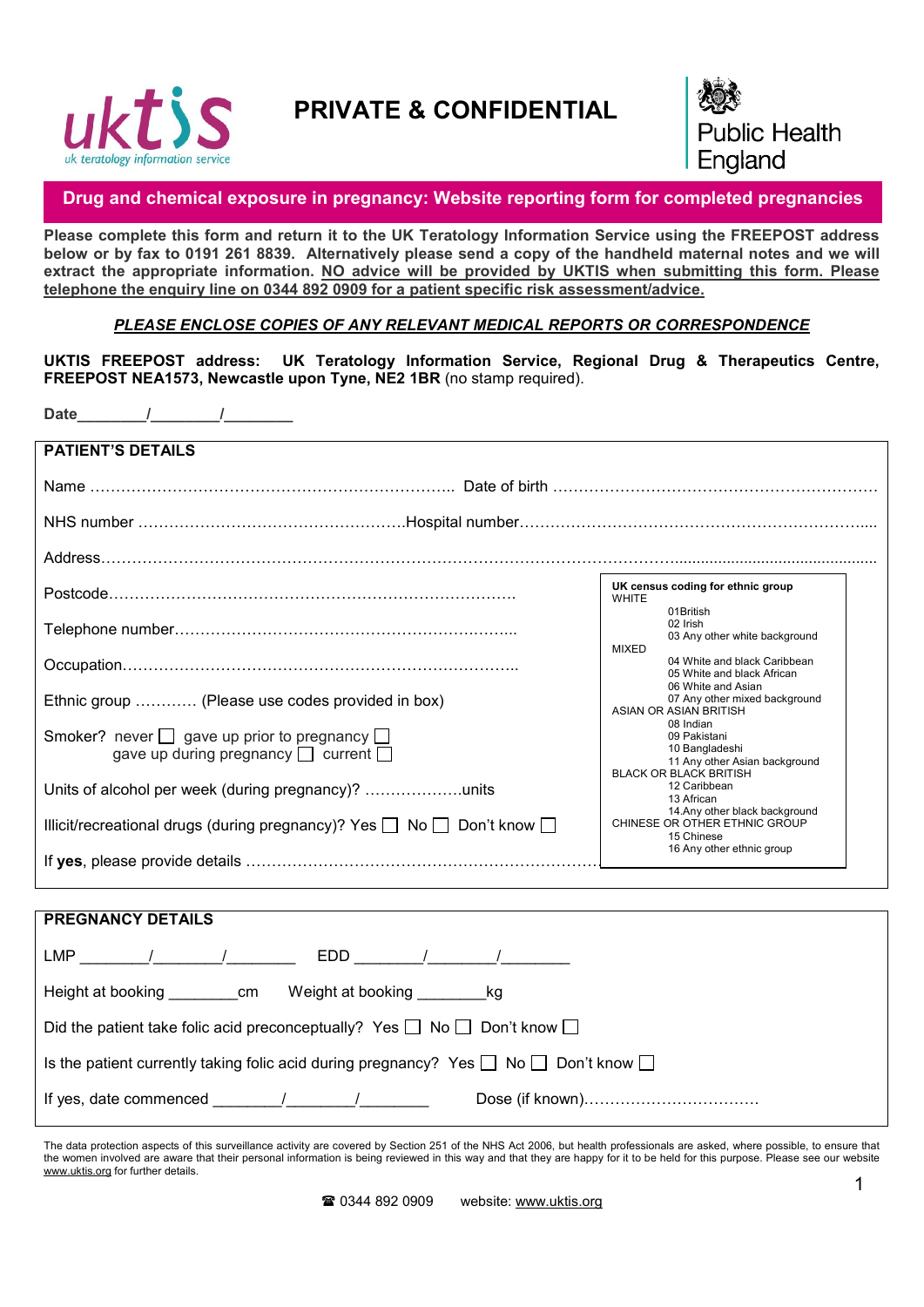| Have there been any pregnancy complications or acute illness? Yes $\Box$ No $\Box$ Don't know $\Box$            |
|-----------------------------------------------------------------------------------------------------------------|
| If yes, please provide details below, including the stage of pregnancy at which these occurred                  |
|                                                                                                                 |
|                                                                                                                 |
|                                                                                                                 |
| Please provide details of any abnormalities on antenatal screening (including blood tests and ultrasound scans) |
|                                                                                                                 |
|                                                                                                                 |
|                                                                                                                 |
| <b>MEDICATION IN PREGANCY</b>                                                                                   |

*Has the patient taken any prescribed medications, alternative medicines, OTC preparations or, were drugs used in labour during her current pregnancy?* Yes □ No □ Don't know □

If yes, please provide details in the table below. \*If the patient is still pregnant and the exposure is on-going please state 'on-going'

| <b>NAME OF MEDICATION</b><br><b>TAKEN IN PREGNANCY</b>                           | <b>DOSE</b> | <b>SCHEDULE</b><br>E.G. TDS | <b>ROUTE</b> | <b>DATE/GESTATION</b><br><b>STARTED</b> | <b>DATE/GESTATION</b><br><b>STOPPED*</b> |
|----------------------------------------------------------------------------------|-------------|-----------------------------|--------------|-----------------------------------------|------------------------------------------|
|                                                                                  |             |                             |              |                                         |                                          |
|                                                                                  |             |                             |              |                                         |                                          |
|                                                                                  |             |                             |              |                                         |                                          |
|                                                                                  |             |                             |              |                                         |                                          |
|                                                                                  |             |                             |              |                                         |                                          |
|                                                                                  |             |                             |              |                                         |                                          |
|                                                                                  |             |                             |              |                                         |                                          |
|                                                                                  |             |                             |              |                                         |                                          |
|                                                                                  |             |                             |              |                                         |                                          |
|                                                                                  |             |                             |              |                                         |                                          |
| Were any of the drugs taken in overdose? Yes $\Box$ No $\Box$ Don't know $\Box$  |             |                             |              |                                         |                                          |
| If yes, was the overdose: Accidental $\Box$ Intentional $\Box$ Don't know $\Box$ |             |                             |              |                                         |                                          |
| Was there any maternal toxicity/symptoms? Yes $\Box$ No $\Box$ Don't know $\Box$ |             |                             |              |                                         |                                          |
|                                                                                  |             |                             |              |                                         |                                          |
|                                                                                  |             |                             |              |                                         |                                          |
|                                                                                  |             |                             |              |                                         |                                          |

The data protection aspects of this surveillance activity are covered by Section 251 of the NHS Act 2006, but health professionals are asked, where possible, to ensure that the women involved are aware that their personal information is being reviewed in this way and that they are happy for it to be held for this purpose. Please see our website www.uktis.org for further details.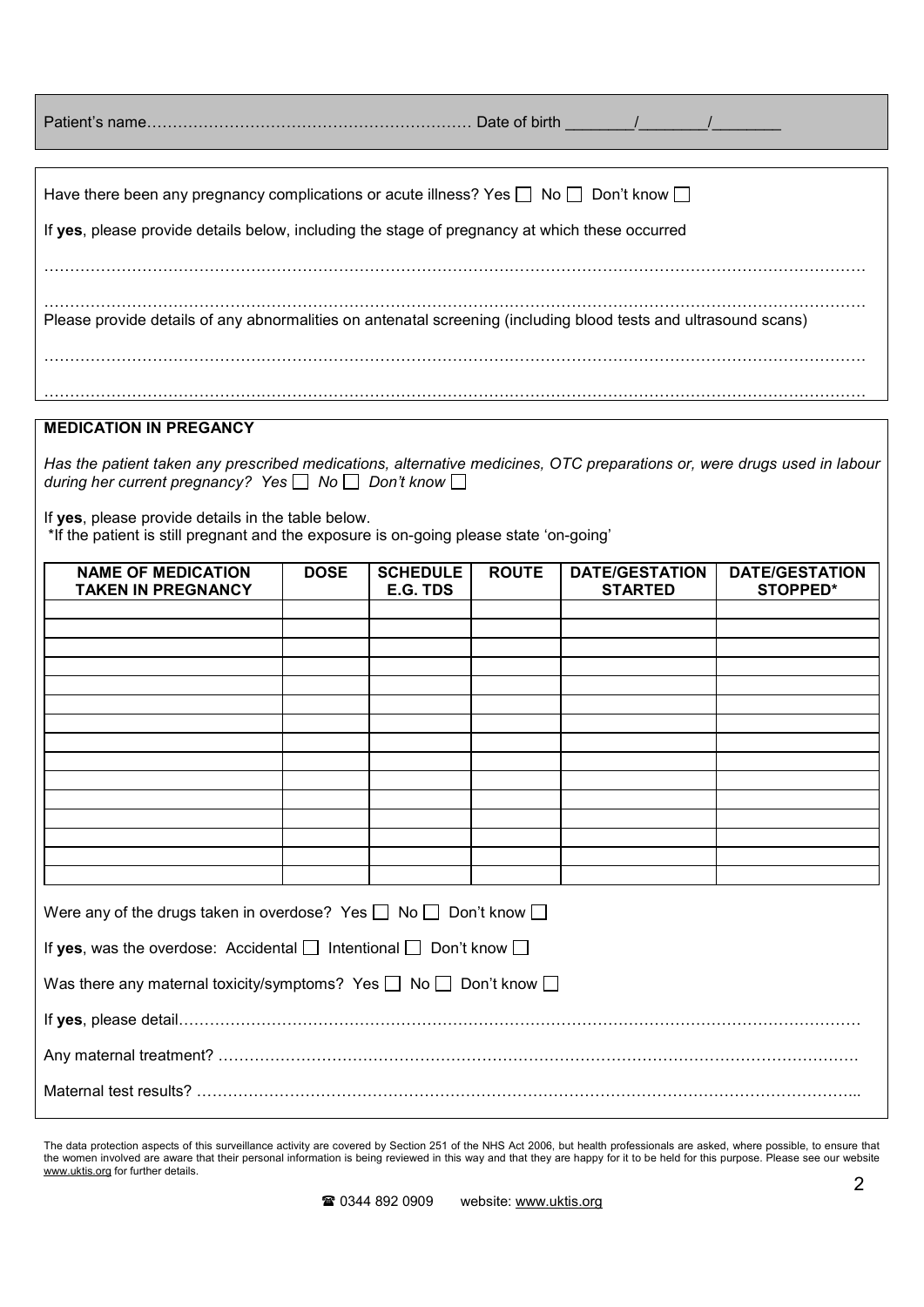Patient name……………………………………………………… Date of birth \_\_\_\_\_\_\_\_/\_\_\_\_\_\_\_\_/\_\_\_\_\_\_\_\_

| <b>CHEMICAL EXPOSURE IN PREGNANCY</b><br>Has the patient been exposed to any chemicals during her current pregnancy? Yes $\Box$ No $\Box$ Don't know $\Box$<br>If yes, please provide details in the table below |                   |                               |                                                                                                       |                                                             |                                                           |
|------------------------------------------------------------------------------------------------------------------------------------------------------------------------------------------------------------------|-------------------|-------------------------------|-------------------------------------------------------------------------------------------------------|-------------------------------------------------------------|-----------------------------------------------------------|
| <b>NAME OF CHEMICAL</b>                                                                                                                                                                                          | <b>DOSE/LEVEL</b> | <b>ROUTE</b>                  | <b>FREQUENCY</b><br>I.E. NO. OF<br><b>HOURS PER</b><br>DAY & NO.<br><b>OF DAYS</b><br><b>PER WEEK</b> | <b>DATE/GESTATION</b><br><b>EXPOSURE</b><br><b>OCCURRED</b> | <b>DATE/GESTATION</b><br><b>EXPOSURE</b><br><b>CEASED</b> |
|                                                                                                                                                                                                                  |                   |                               |                                                                                                       |                                                             |                                                           |
| In the case of chemical/poisoning was there any maternal toxicity/symptoms? Yes $\Box$ No $\Box$ Don't know $\Box$                                                                                               |                   |                               |                                                                                                       |                                                             |                                                           |
|                                                                                                                                                                                                                  |                   |                               |                                                                                                       |                                                             |                                                           |
|                                                                                                                                                                                                                  |                   |                               |                                                                                                       |                                                             |                                                           |
| Any additional information of relevance – past medical history, obstetric history, and family history of congenital<br>malformations or adverse outcomes                                                         |                   |                               |                                                                                                       |                                                             |                                                           |
|                                                                                                                                                                                                                  |                   |                               |                                                                                                       |                                                             |                                                           |
| Please provide details of any abnormalities on antenatal screening (including ultrasound)                                                                                                                        |                   |                               |                                                                                                       |                                                             |                                                           |
|                                                                                                                                                                                                                  |                   |                               |                                                                                                       |                                                             |                                                           |
| What was the pregnancy outcome? Please tick one and indicate the gestational age)                                                                                                                                |                   |                               |                                                                                                       |                                                             |                                                           |
| □Live born @ /40 weeks<br>□Elective termination* @ /40 weeks<br>Neonatal death $@$ days                                                                                                                          |                   |                               |                                                                                                       |                                                             |                                                           |
| □ Miscarriage @/40 weeks                                                                                                                                                                                         |                   | Intrauterine death @/40 weeks |                                                                                                       |                                                             |                                                           |
|                                                                                                                                                                                                                  |                   |                               |                                                                                                       |                                                             |                                                           |
| Date of delivery //                                                                                                                                                                                              |                   |                               | Date of neonatal death //                                                                             |                                                             |                                                           |
|                                                                                                                                                                                                                  |                   |                               |                                                                                                       |                                                             |                                                           |
|                                                                                                                                                                                                                  |                   |                               |                                                                                                       |                                                             |                                                           |
| For elective termination please indicate the reason:<br>Concerns re. effects of medication/chemical exposure<br>Abnormalities on scan or prenatal screening                                                      |                   |                               | Personal                                                                                              |                                                             |                                                           |
|                                                                                                                                                                                                                  |                   |                               |                                                                                                       |                                                             |                                                           |

The data protection aspects of this surveillance activity are covered by Section 251 of the NHS Act 2006, but health professionals are asked, where possible, to ensure that the women involved are aware that their personal information is being reviewed in this way and that they are happy for it to be held for this purpose. Please see our website www.uktis.org for further details.